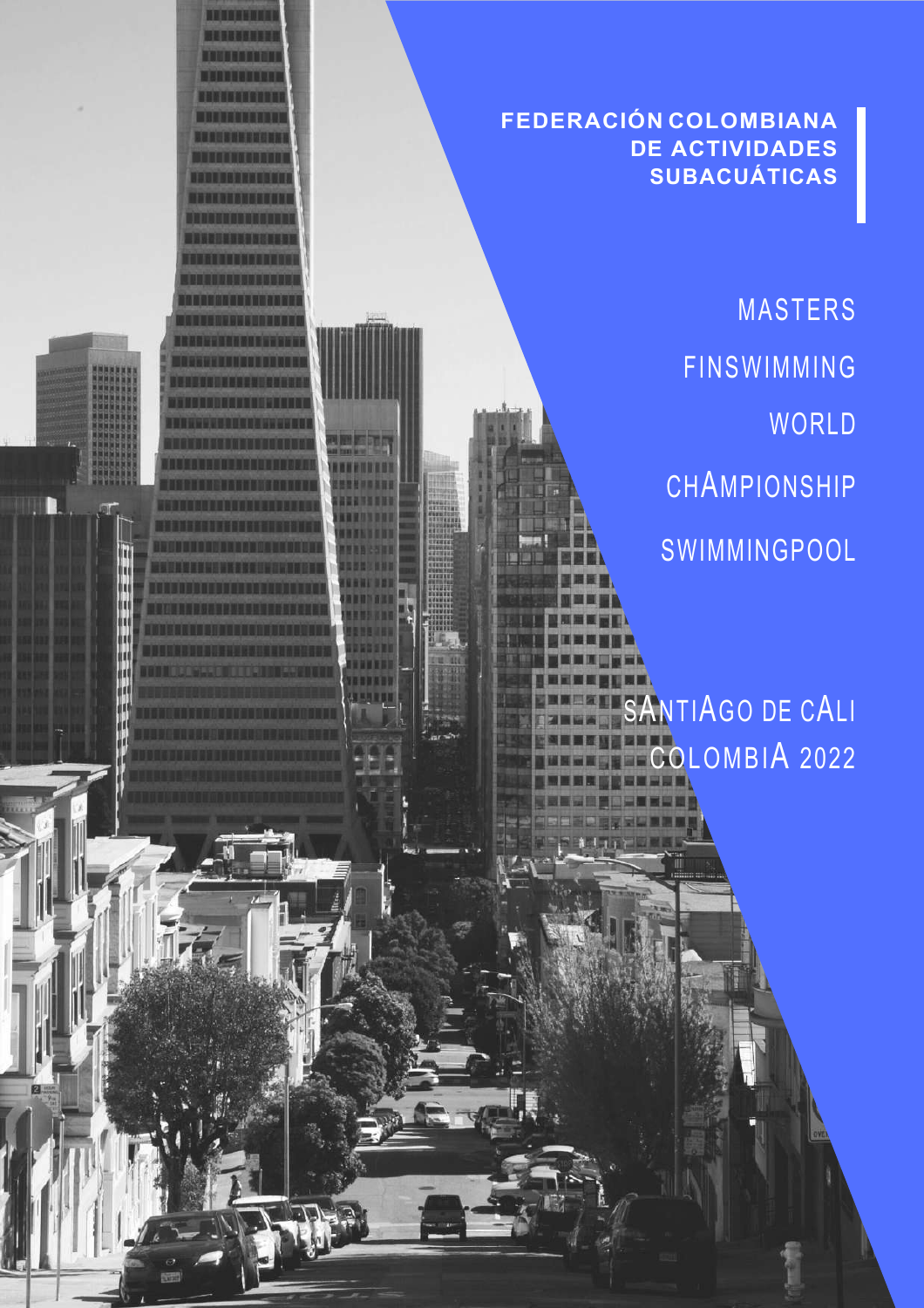



**GENERAL INFORMATION** 

The competition will take place in Cali (Colombia) from 24 to 27 July 2021.

Only participants with a CMAS licence are eligible to compete in the competition.

All participants should respect the championship rules, the safety conditions set by the organizers and the CMAS rules and regulations.

### **ABOUT THE CITY OF CALI:**

Cali, is the capital of the Valle del Cauca department, and the most populous city in southwest Colombia, with 2,227,642 residents according to the 2018 census. The city spans 560.3 km<sup>2</sup> (216.3 sq mi) with 120.9 km<sup>2</sup> (46.7 sq mi) of urban area,<sup>[2]</sup> making Cali the second-largest city in the country by area and the third most populous after Bogota and Medellin. As the only major Colombian city with access to the Pacific Coast, Cali is the main urban and economic center in the south of the country, and has one of Colombia's fastest-growing economies. The city was founded on 25 July 1536 by the Spanish explorer Sebastián de Belalcázar.

Cali is also a center for sports in Colombia, and was the first and only Colombian city to have hosted the Pan American Games for 56 years until Barranquilla was chosen to host the Pan American Games in 2027.<sup>[6]</sup> It hosted the 1992 World Wrestling Championships, the ninth edition of the World Games in 2013, the UCI Track Cycling World Championships in 2014 and the World Youth Championships in Athletics in 2015. The city is to host the first ever Junior Pan American Games in 2021.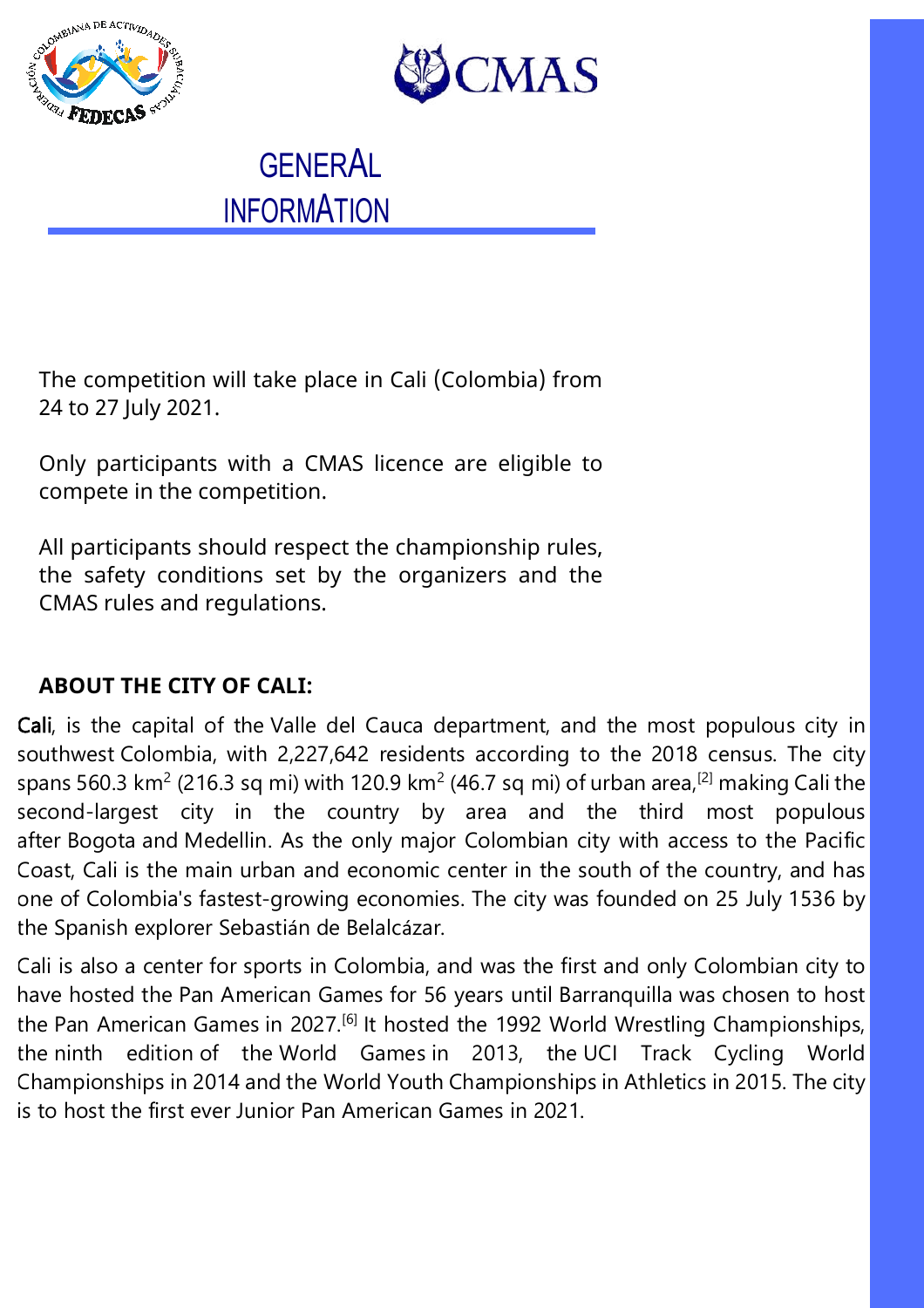

Cali is located on the Cauca Valley to the west of the Cauca River and to the east of the Western Mountain Range near the hills known as Farallones de Cali. The city rests approximately 1,000 metres (3,281 feet) above sea level. Approximately 100 kilometres (62 miles) west of Cali and over the Western Cordillera, lies the port city of Buenaventura on the Colombian Pacific coast. To the northeast are the manufacturing center of Yumbo and Cali's international airport, the Alfonso Bonilla Aragón (CLO). It is Colombia's third-largest airport in terms of passengers.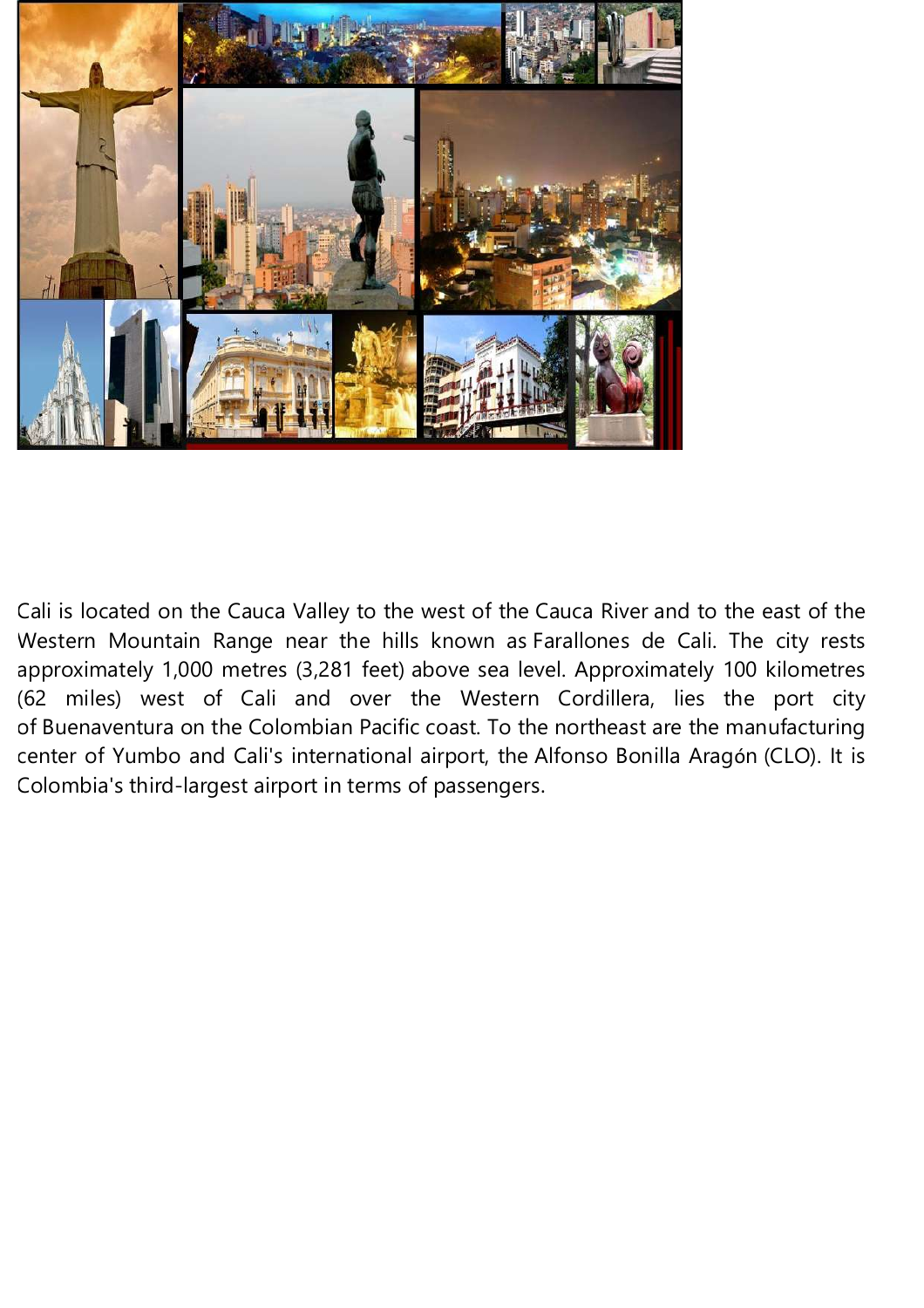



## SWIMMING POOL

Aquatics Centre HERNANDO BOTERO OBYRNE, built to host about 7.000 persons. There are two outdoors swimming-pools in the complex: one is 50x25m (10 lanes) and the other is 25x25m. The depth of the first one is 2.10m, of the second one is 4.2m. The pool is equipped with scoreboard and automatic timing system "DAKTRONICS".

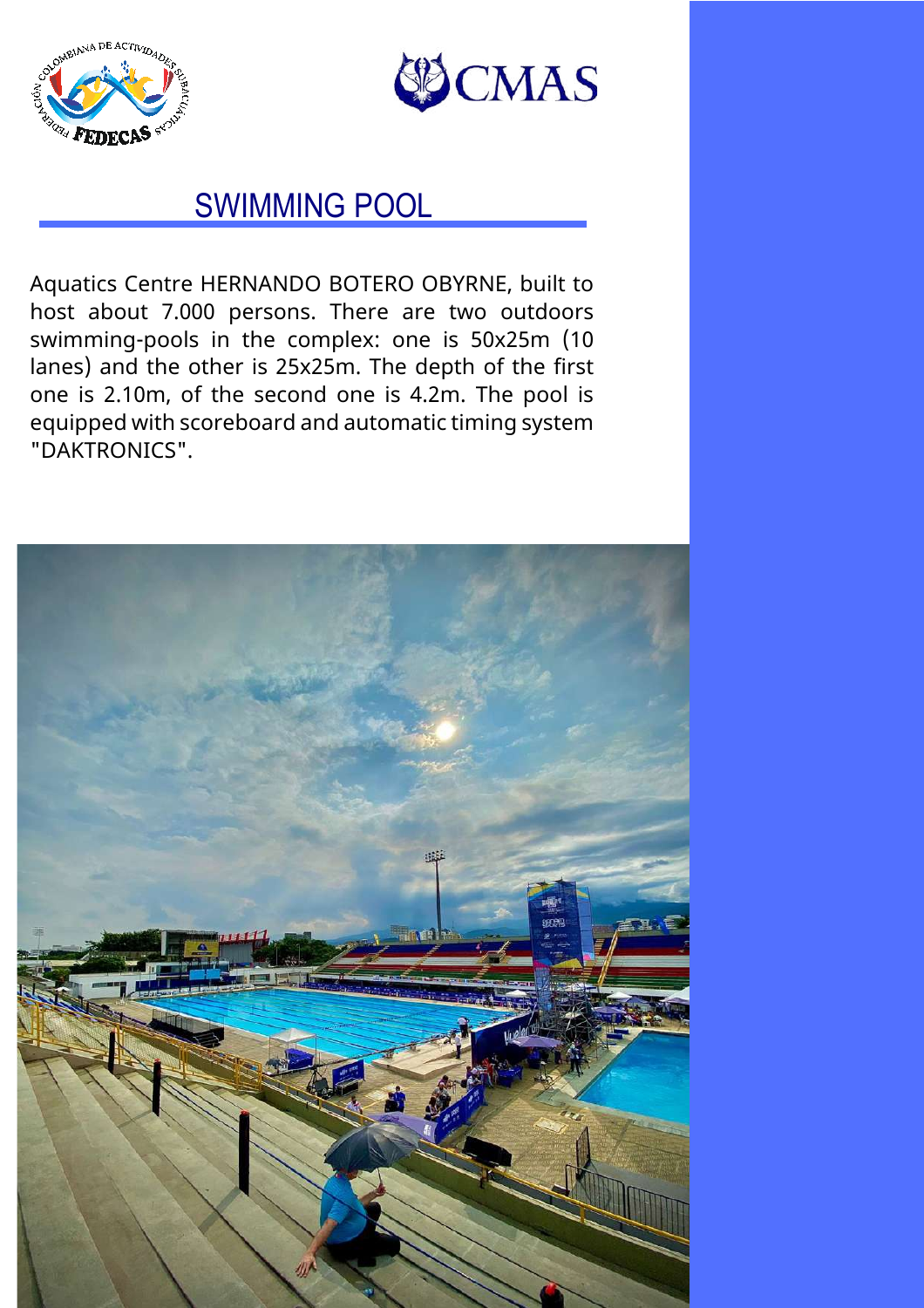



## **PARTICIPATION**

### **MASTER SWIMMING-POOL EVENTS.**

#### **1. General Principles of CMAS Master's Finswimming Championships**

1.1 The CMAS General Rules and CMAS Finswimming Rules will be applied.

1.2 The participants shall register only individually or as persons representing clubs. No swimmer or team may be designated as representing a country, but a label of Federal Team is authorized. 1.3 Since federal or club teams are not national ones, a club or a federation can present more than one relay teams in each age group.

1.4 Masters Competitors must be aware of the need of being well prepared and medically fit before entering master's Competitions. They shall assume full responsibility for the risks included in competing in such competitions. In consideration of their entry, they must agree to waive and release CMAS, the Organising National Federation and the Organising Committee from any kind of liability for accidents, which may cause death, injury or property loss. Entry Forms containing a warning of the risks, an Accident Waiver and Release of Liability must be signed by each master's competitor.

1.5 Anti-doping test may be conducted during the championship according to the international rules of WADA and the CMAS antidoping code

1.6 Athletes belong to master only if during the current season:

- o Haven't participated in national championship (senior category).
- o Have classified only in competitions with master category.

o Have not taken part in world's cup competitions (senior category)

#### **2. Masters age groups**

2.1 Each athlete is registered for the individual events in his related age category, M30+, M35+, M40+, M45+, M50+, M55+, M60+, M65+, M70+, M75+, etc.

2.2 The relay's categories are

|                  | Sum of ages (from-to) |     |
|------------------|-----------------------|-----|
| R <sub>140</sub> | 140                   | 179 |
| R <sub>180</sub> | 180                   | 219 |
| R <sub>220</sub> | 220                   | 259 |
| R260             | 260                   |     |

#### **3. Championships events and awards**

3.1 The championships events are

Individual: 50 AP, 50 BF, 50 SF, 100 BF, 100 SF, 200 BF, 200 SF, 400 BF, 400 SF, 800 SF.

Relays: 4x100 SF M & W, 4x50 BF mixed, 4x100 SB mixed.

3.2 The number of enrolments for each participant is free for individual races and in relays.

3.2 The will be awarded gold, silver and bronze medals for each distance in individual races and for each relay, for each age group for men and women (or mixed teams).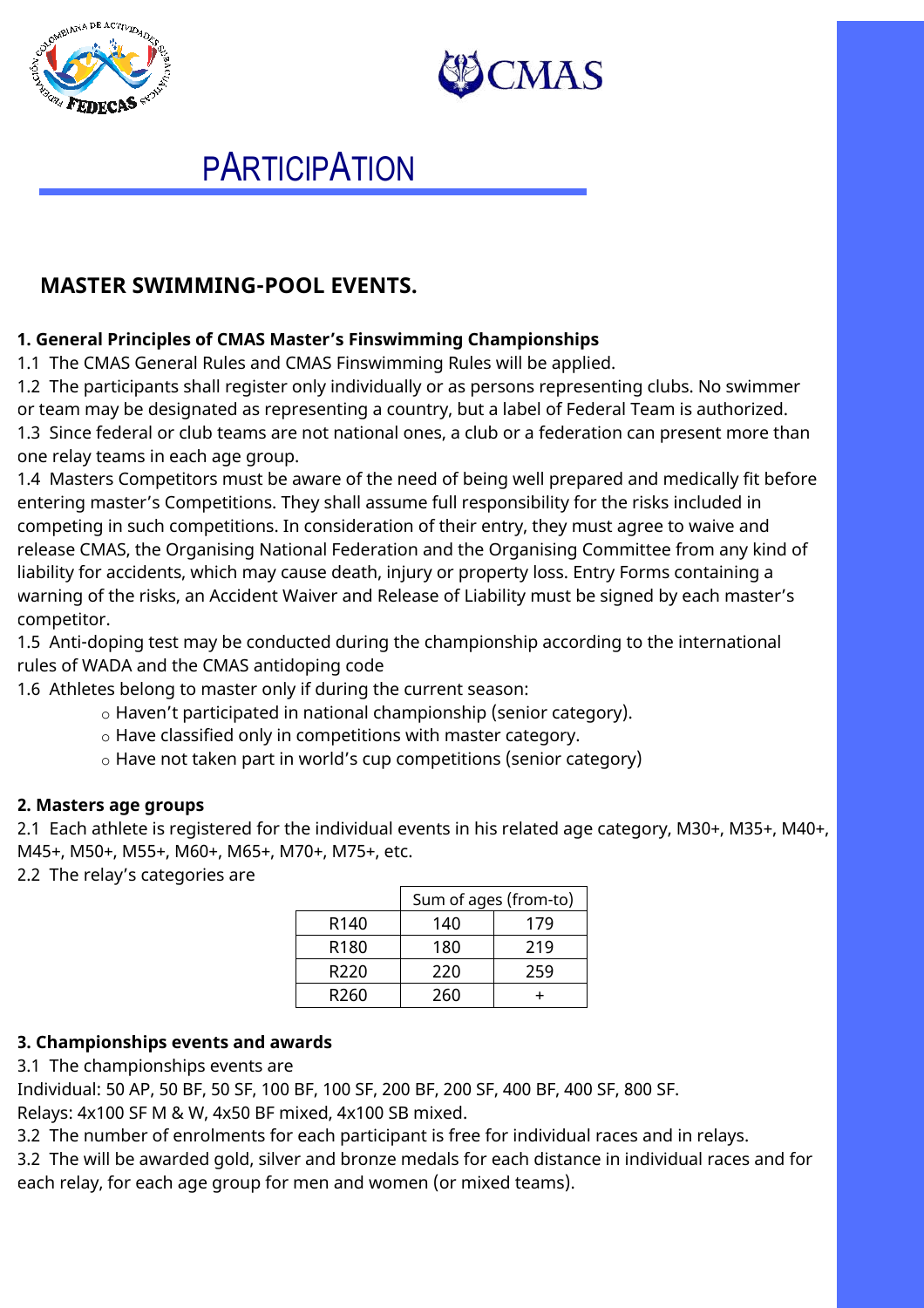



## PROGRAM

|                         | Dav 1                                         |               | Day 2                                                          |
|-------------------------|-----------------------------------------------|---------------|----------------------------------------------------------------|
| 1 <sup>st</sup> session | 50 SF (W&M)<br>100 BF (W&M)<br>400 SF (W&M)   | $3rd$ session | 50 AP (W&M)<br>400 BF (W&M)<br>200 SF (W&M)<br>4x50 BF (Mixed) |
| $2nd$ session           | 800 SF (W&M)<br>50 BF (W&M)<br>4x100 SF (W&M) | $4th$ session | 100 SF (W&M)<br>200 BF (W&M)<br>4x100 SB (Mixed)               |

### **INTERNATIONAL JURY**

CMAS Technical Delegate according to the CMAS rules.

### **CLASSIFICATION**

According to the CMAS rules.

### **PROTESTS**

According to the CMAS rules.

### **DOPING CONTROL**

The organizing committee guarantees to provide doping control according to the CMAS and WADA rules.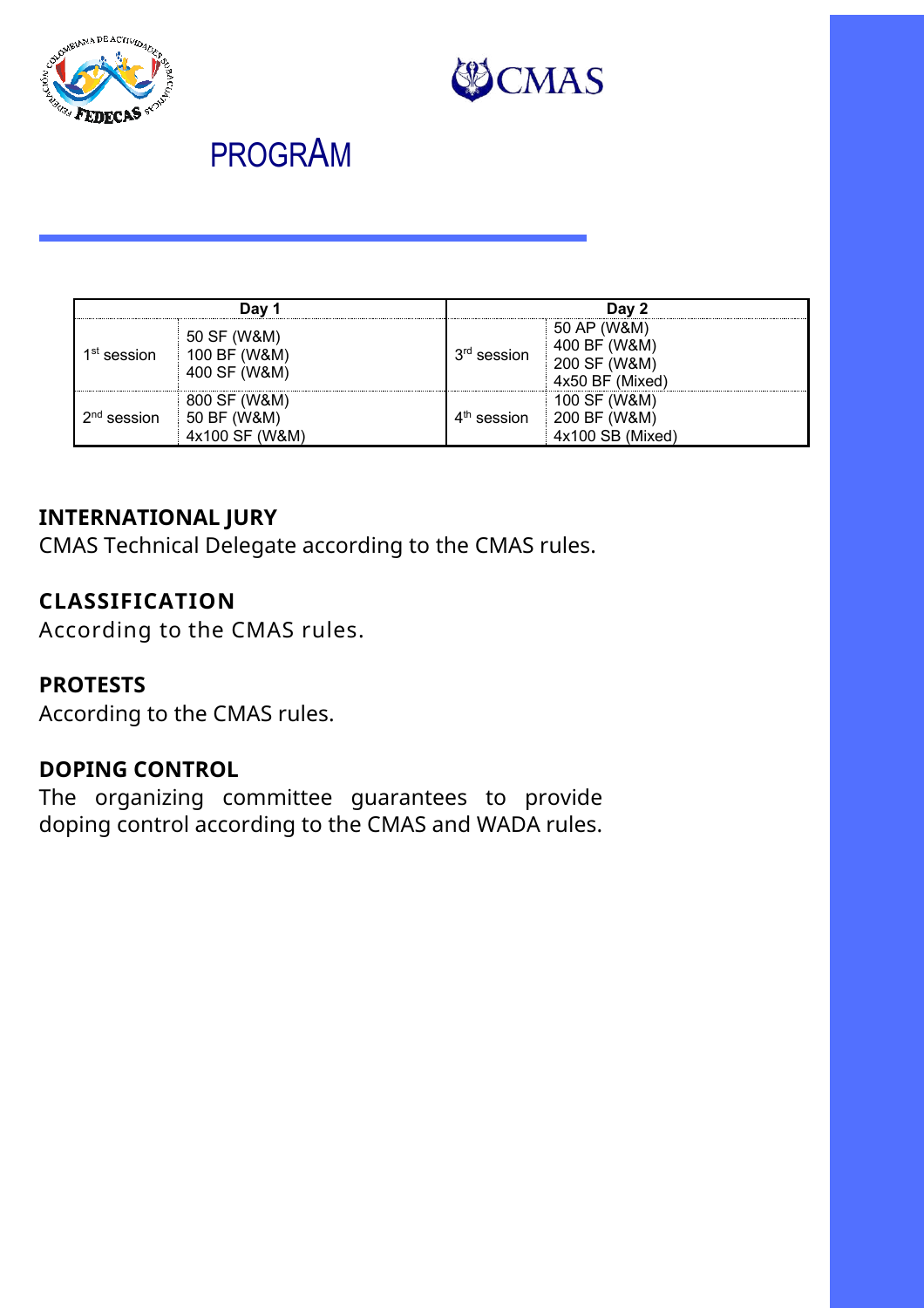



## ENROLMENTS

Please note the following instructions regarding registration since all data of CMAS sports are stored in the CMAS sport database managed by SportData. The link is https://www.sportdata.org/cmas/ 1. Registration

All registration of athletes for events must be submitted only through electronic way. Application forms can be used only for accommodation, general organization and other items proposed. For registration the website is

https://www.sportdata.org/cmas

Opening **date of registration**: May 1<sup>st</sup> 2022

Closing **date of registration:** July 4 th 2022

2. Registration short Tutorial

For registration you need an account.

a) Users which already have registered an account in the system, please reuse your account. In this case you can also re-use all competitors, coaches, referees and officials' data.

b) If you don't have an account yet, please register online:

https://www.sportdata.org/cmas/set-online/registrate\_registrator\_main.php?active\_menu=registration

For event registration of your competitors, coaches, referees and officials please follow these steps:

- Log in with your account
- Check your team data. Please check if the data is correct and up to date.
- Enter or change the data of your competitors, coaches, referees and officials.

• In the event calendar go to the event you want to register for, click on the "Registration" button of the event you want to register.

- On the bottom of the entries site you will see the functions to make new entries
- Register your competitors / teams in categories, as well as your coaches, referees and officials

• All your registrations will go first on a waiting list in order to be validated. After the payment process is finished, your registrations will be approved and you will be notified by email.

• You can find an overview about all your registrations at "My current entries". There you can also find the amount you have to pay and the provided payment method.

• Please also check out the "Other Items" section of the event. The organizer may also provide here additional purchase items, like transport, accommodation, etc.

• If you need help please contact the Sportdata Support Team: support@sportdata.org

3. Fees of registration

#### a. CMAS Fees

Each competitor must, in order to participate, pay the CMAS fees, fixed annually by CMAS.

• 40 € for participation fees (include annually temporary license).

Please note that the names of relay members must be entered during the registration process on the basis of individual registration even if they swim only in relay and even if, according to the rules, the composition of relays can be changed on site before the beginning of the competition.

These fees will be paid only at the end of the registration process online. by credit card.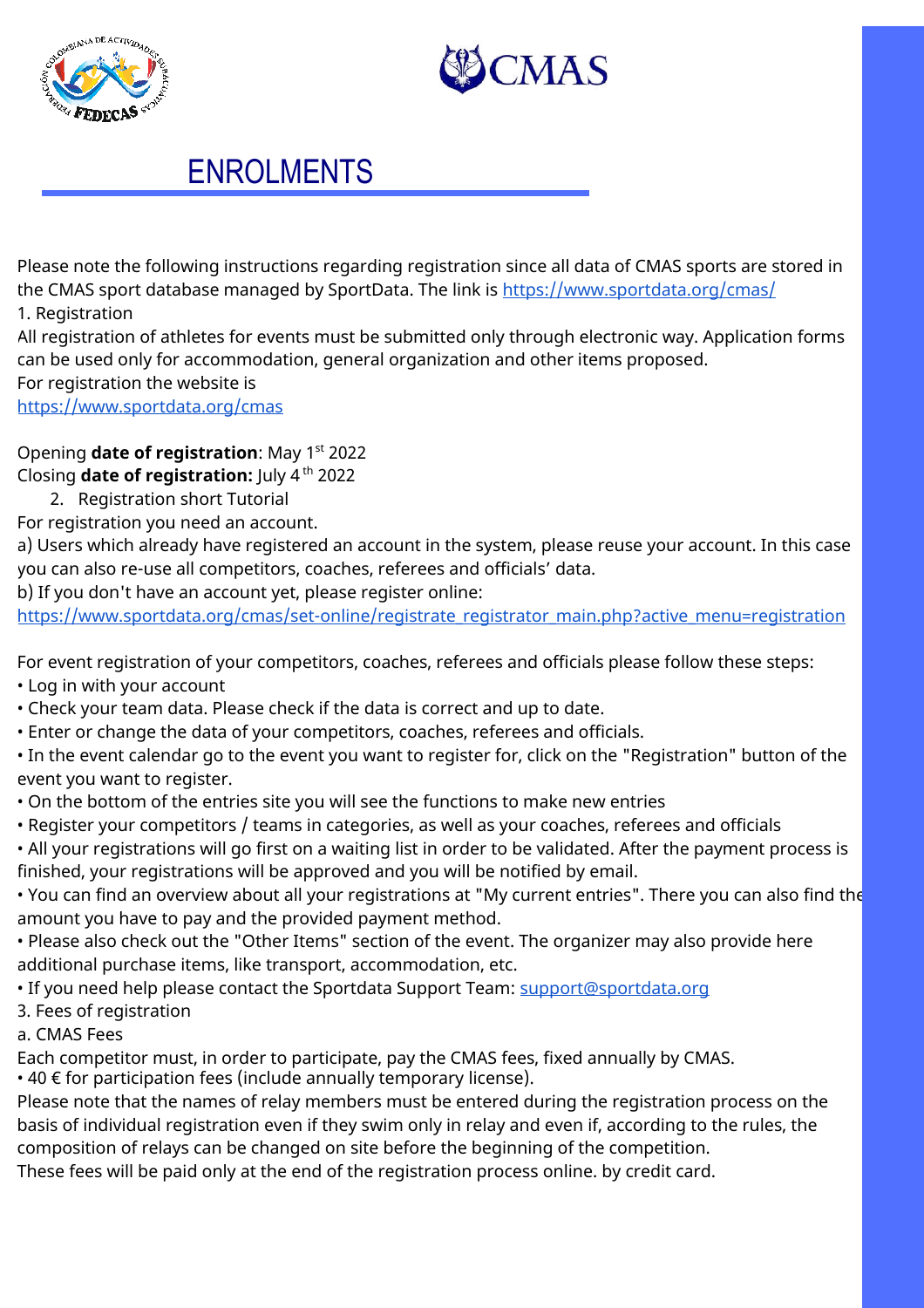#### **DEADLINES**

Registration entries For registration of events, go to the website https://www.sportdata.org/cmas **Opening date of registration: May 1st 2022 Closing date for individual and club relays:** July 4<sup>th</sup> 2022

Penalties will be applied after closing date for late registration or modification of individual events or relays of clubs.

On the closing date for individual and club relays, a statement of all registrations will be sent to all National Federations for an opportunity to register federal relays.

**Closing date for federal relays:** July 10th 2022

## GENERAL SCHEDULE

#### **THE CHAMPIONSHIP PROGRAM IS AS FOLLOWS:**

- DAY 1. 24/07/22: Arrival of delegations
- DAY 2. 25/07/22: First day of competitions
- DAY 3. 26/07/22: Second day of competitions
- Day 4. 27/07/22: Departure Day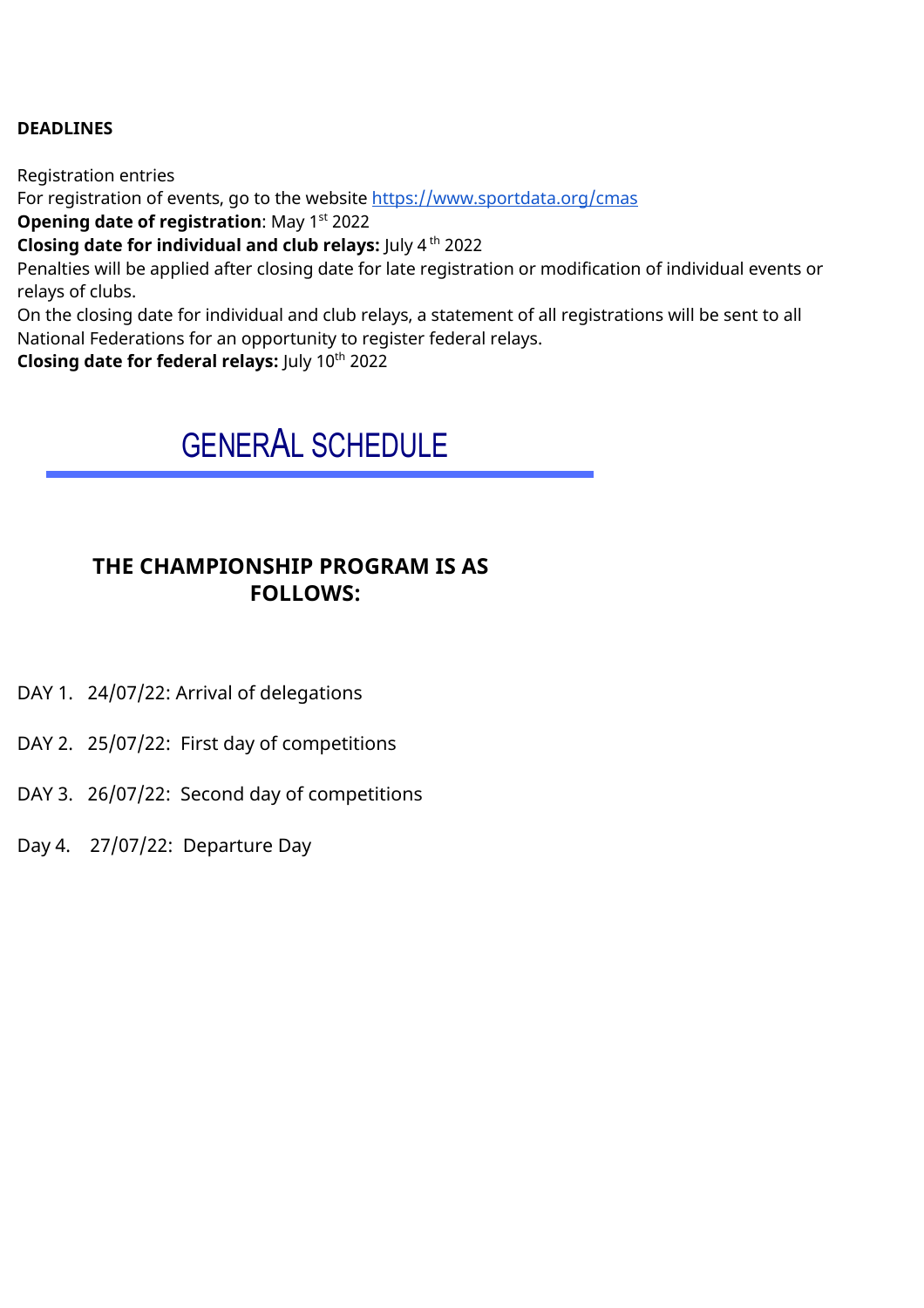



# BOOKING & ENTRY

## **Choice 1 (4 days): from 24 to 27 July 2022**

(Master Finswimming World Championship and training day) Entry fee per participant is 400  $\epsilon$ .

The organizer will provide:

- Accommodation in three-star hotels with double or triple hotel rooms full board.
- •Providing of 2x0,5l drinking water per pax/per day
- Free transfers between the official hotel and swimming pool (training day include).
- •Participation at the opening ceremony and closing ceremony.
- •Due to covid19 issues and safety protocols from the Valle del Cauca health department, will not allow for Participants to be accommodated in hotels other than official hotels of the competition.

## **Choice 2 (5 days): from 23 to 27 July 2022**

(Master Finswimming World Championship and 2 training days) Entry fee per participant is 500  $\epsilon$ .

The organizer will provide:

• Accommodation in three-star hotels with double or triple hotel rooms full board.

•Providing of 2x0,5l drinking water per pax/per day

• Free transfers between the official hotel and swimming pool (training days include).

- Participation at the opening ceremony and closing ceremony.
- •Due to covid19 issues and safety protocols from the Valle del Cauca health department, will not allow for Participants to be accommodated in hotels other than official hotels of the competition.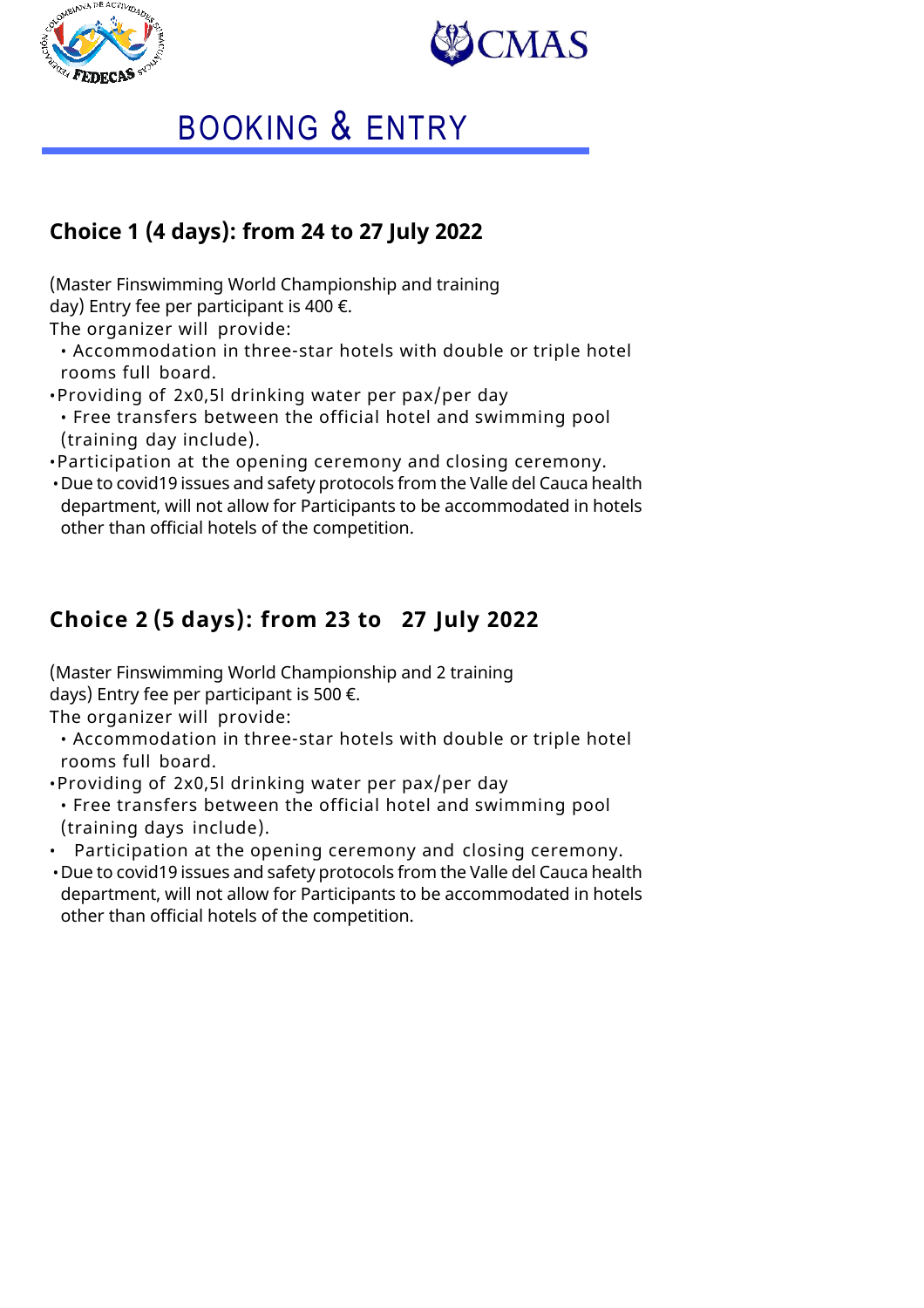



## BOOKING & ENTRY

#### **Extra charges:**

• These payments must be organized directly with the organization of the competition.

• Transfers from international airport "Alfonso Bonilla Aragon" to hotel and return, 40 euro per pax. (Groups of 6 persons and more), and groups less than 5-person payment must be 50 euro.

Extra charges for single room ascend to 45 euro per pax per day.

Extra day charged during training days before competition at 90 euro per pax per day, including full board accommodation (breakfast, lunch, dinner and water drink 0,5 l per meal included).

During the championship dates, the offer includes all benefits. Outside the championship dates, the offer includes full board only.

Due to COVID pandemic and health protocol of the regional government, all teams must stay obligatory during the competition and during training camp in the official hotels of the competition.

If a team needs a PCR COVID test to travel back to your origin countries, price will be 70 euro per person and must inform to the organization committee before July 25th 2022.

#### **Training camp before Championship:**

• Training camp before Championship: teams wishing to organize a training camp before the championships must specify their request to the organizing committee (date, time, number of lines) before May 10, 2022.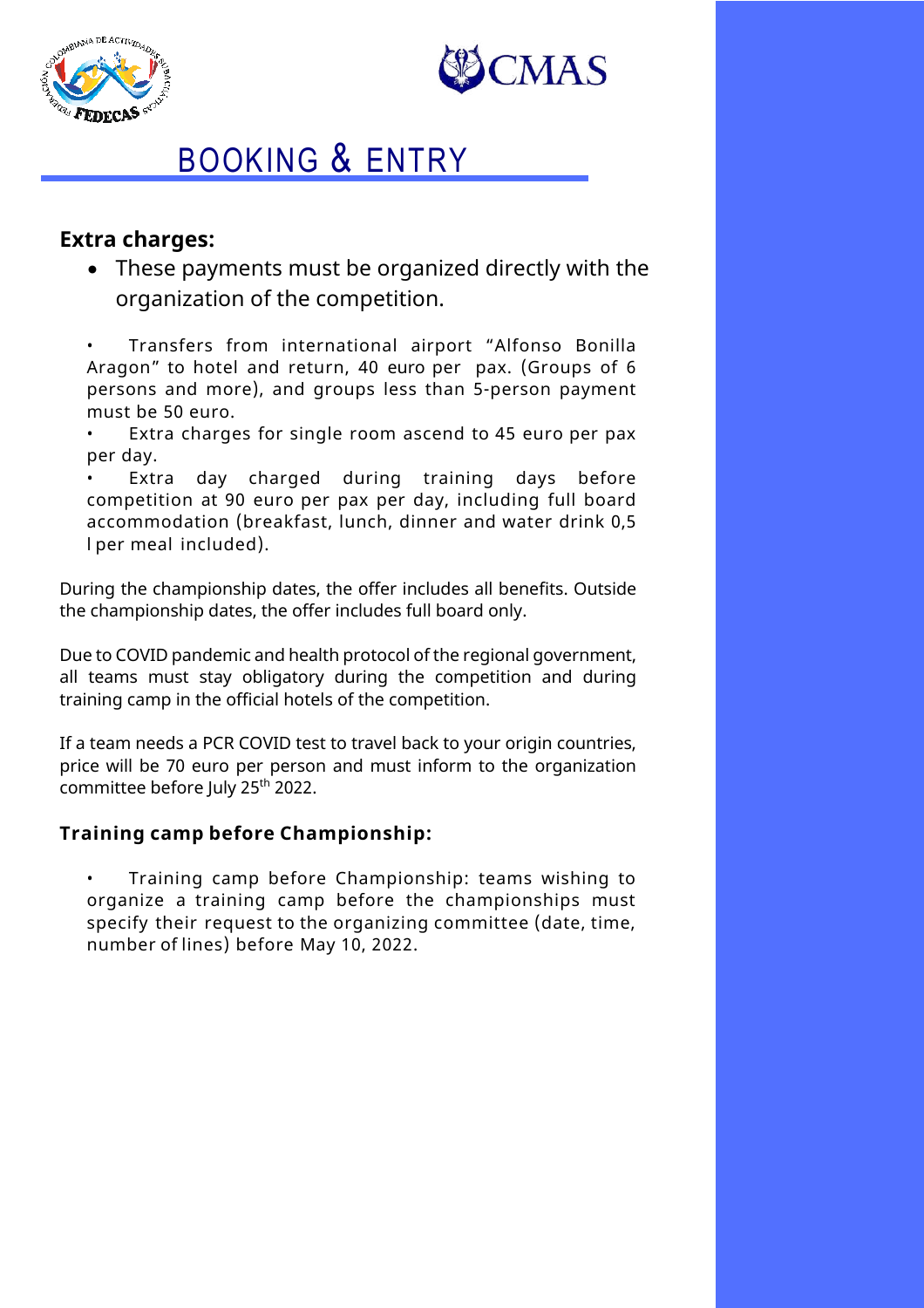



## BOOKING & ENTRY

The organization will give the rate as soon as it is available. The estimated cost of 1 training session: 6 euro per person. (10 person per line max).

- Local transportation during the extra days: public transport between hotels and pool, in addition, a taxi service may be offered at the delegation charge.
- Transportation during training camp from hotel to pool and return 5 euro per person. (6 person minimum). Less than 5-person group cost per person 10 euro.

Deadline for the hotel booking: 3rd of May 2022. Late registrations will not guarantee the accommodation booking.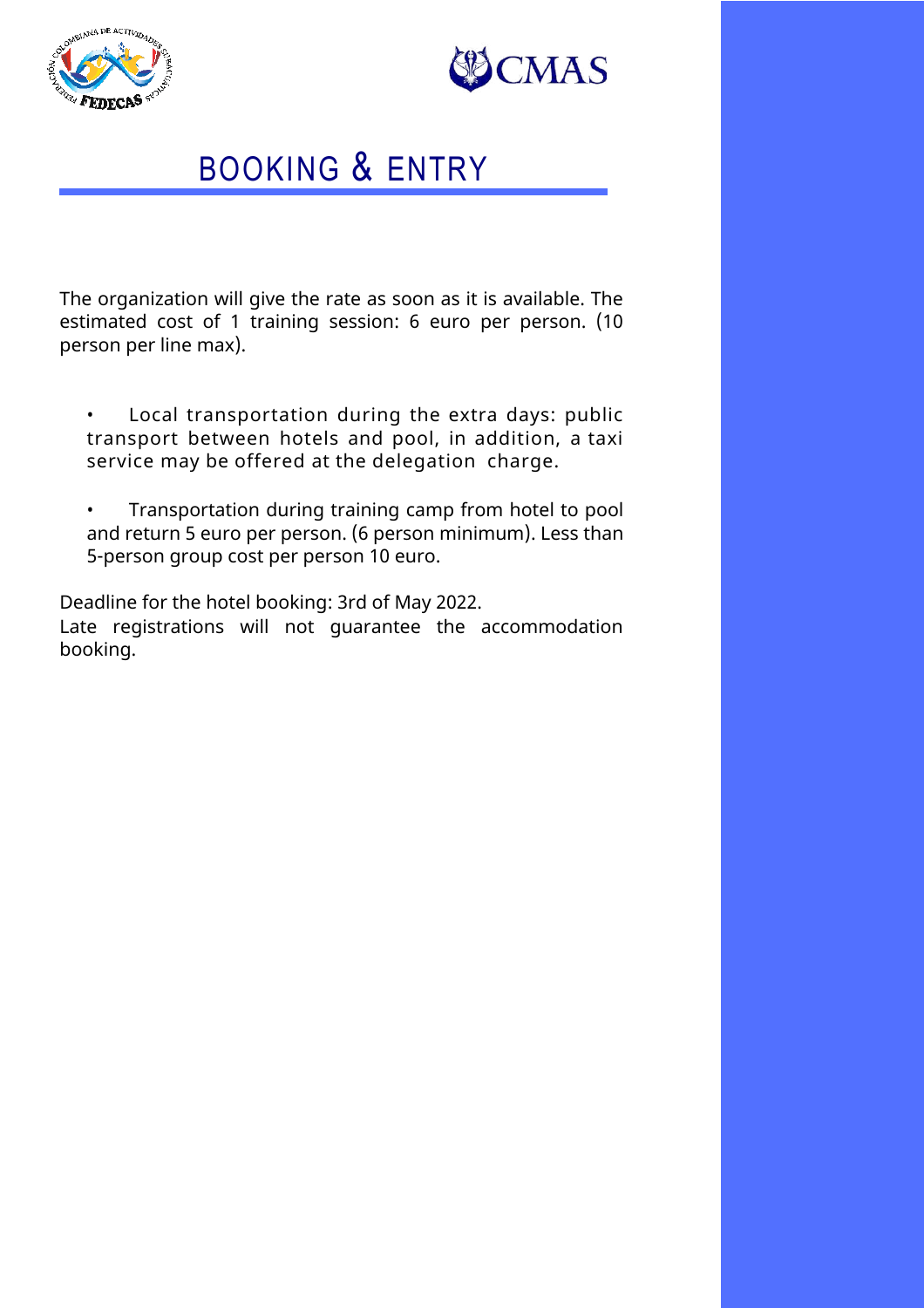



## PAYMENTS

The organizer accepts only cash or bank transfers in Euros (bank charges will be billed to the sender). Bank checks and credit cards will not be accepted. A minimum of 50% of the total entry fee should be deposited at our bank no later than the April 18th 2022 to guarantee the booking.

Second payment must be done by June 1<sup>st</sup> 2022.

April 18th 2022, the participation fees will be increased by a further 10% of total amount. The remaining amount should be paid preferably before June 1st 2022 in case of bank transfer, and before the delegation arrival.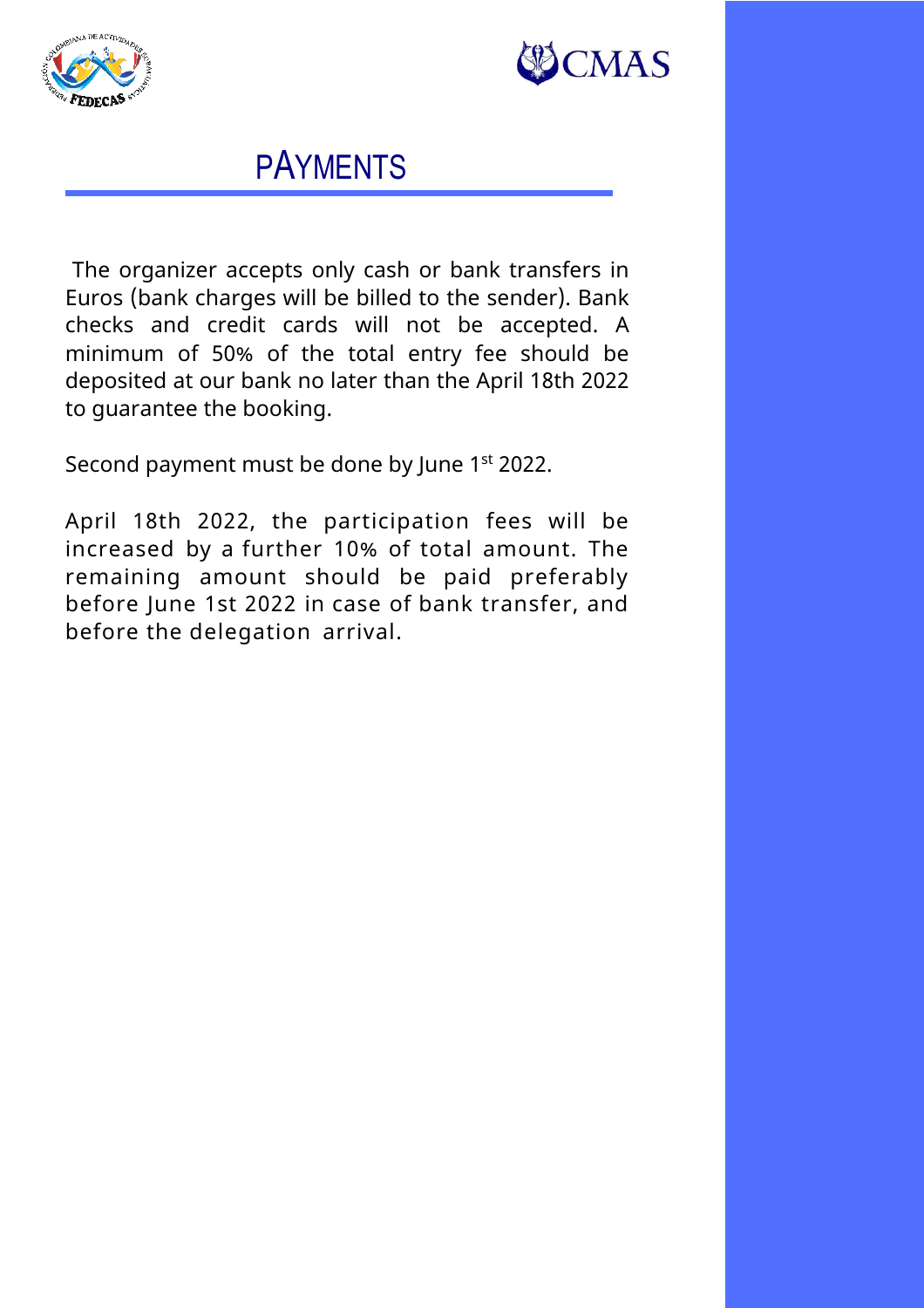



# INFORMATION FOR BANK TRANSFERS :

| Código Swift ó Bic      | <b>COLOCOBM</b>                                   |  |
|-------------------------|---------------------------------------------------|--|
|                         | en caso de requerir 11 dígitos agregar XXX        |  |
| Datos del Beneficiario  | FEDERACIÓN COLOMBIANA DE ACTIVIDADES SUBACUÁTICAS |  |
| Nit.                    | 890.315.463-9                                     |  |
| <b>Banco</b>            | <b>BANCOLOMBIA</b>                                |  |
| <b>Cuenta Corriente</b> | 45541335098                                       |  |
| Dirección Bancolombia   | Calle 30A No 6 - 38 Piso 1                        |  |
| Ciudad                  | Bogotá                                            |  |
| País                    | Colombia                                          |  |

Dear Sirs!

To comply with Colombian currency regulations would you be so kind supplying the transfer (payment through bank) with a letter on blank and with stamp of your club or team (Annex 3) by e-mail:

## **mastercali2022worldcmas@gmail.com**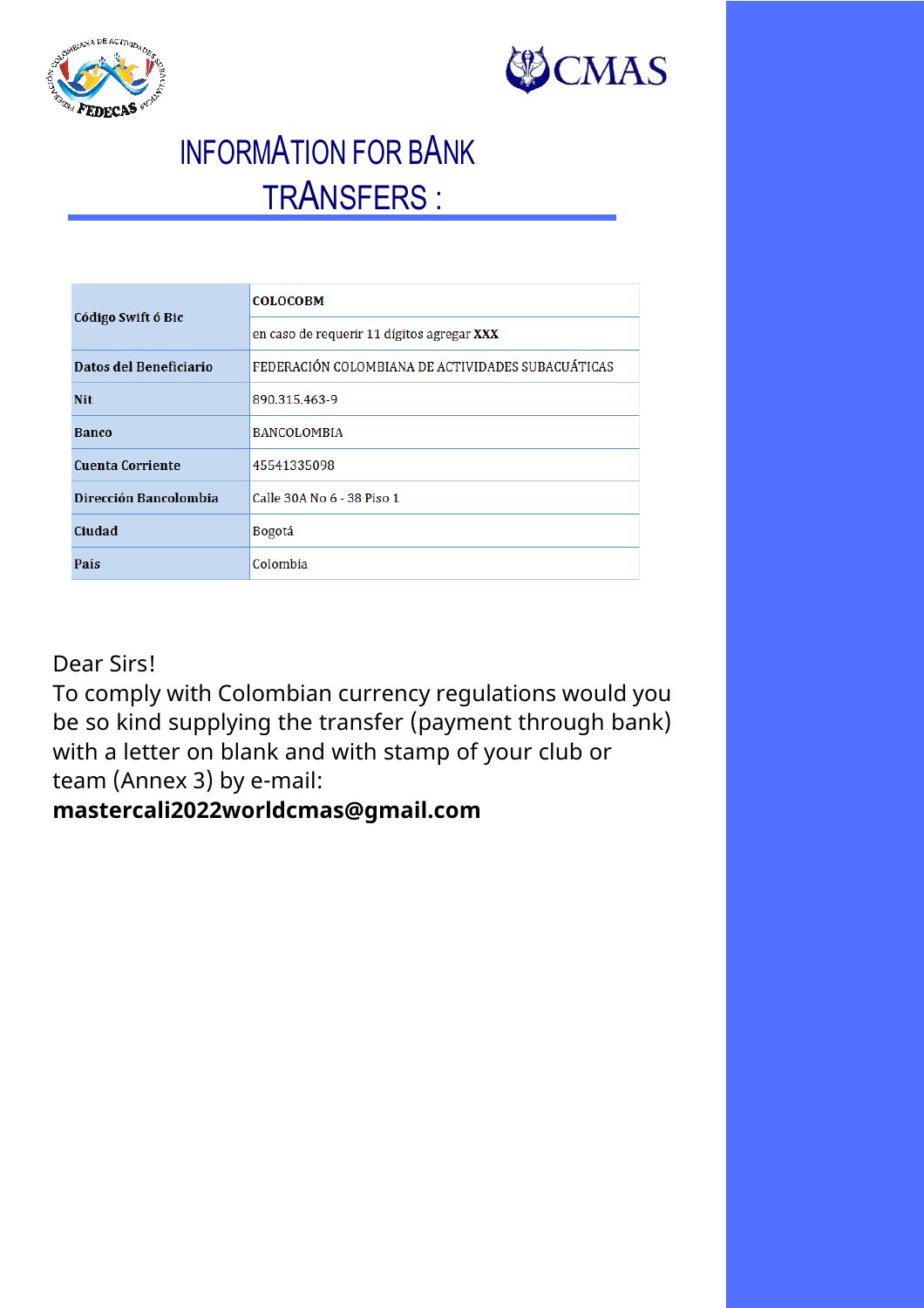



VISAS

Due to COVID restrictions the special regulations for obtaining visa or entry permission are required. Please fulfil the ANNEX 6 with the list of delegates and send copies of their passports not later than 1th of May 2022.

For theWorldChampionshipinColombia,nopriorquarantineis required.

**Frequently consult the new provisions for the arrival of travelers to Colombia on the following pages:**

**https://www.cancilleria.gov.co https://www.migracioncolombia.gov.co**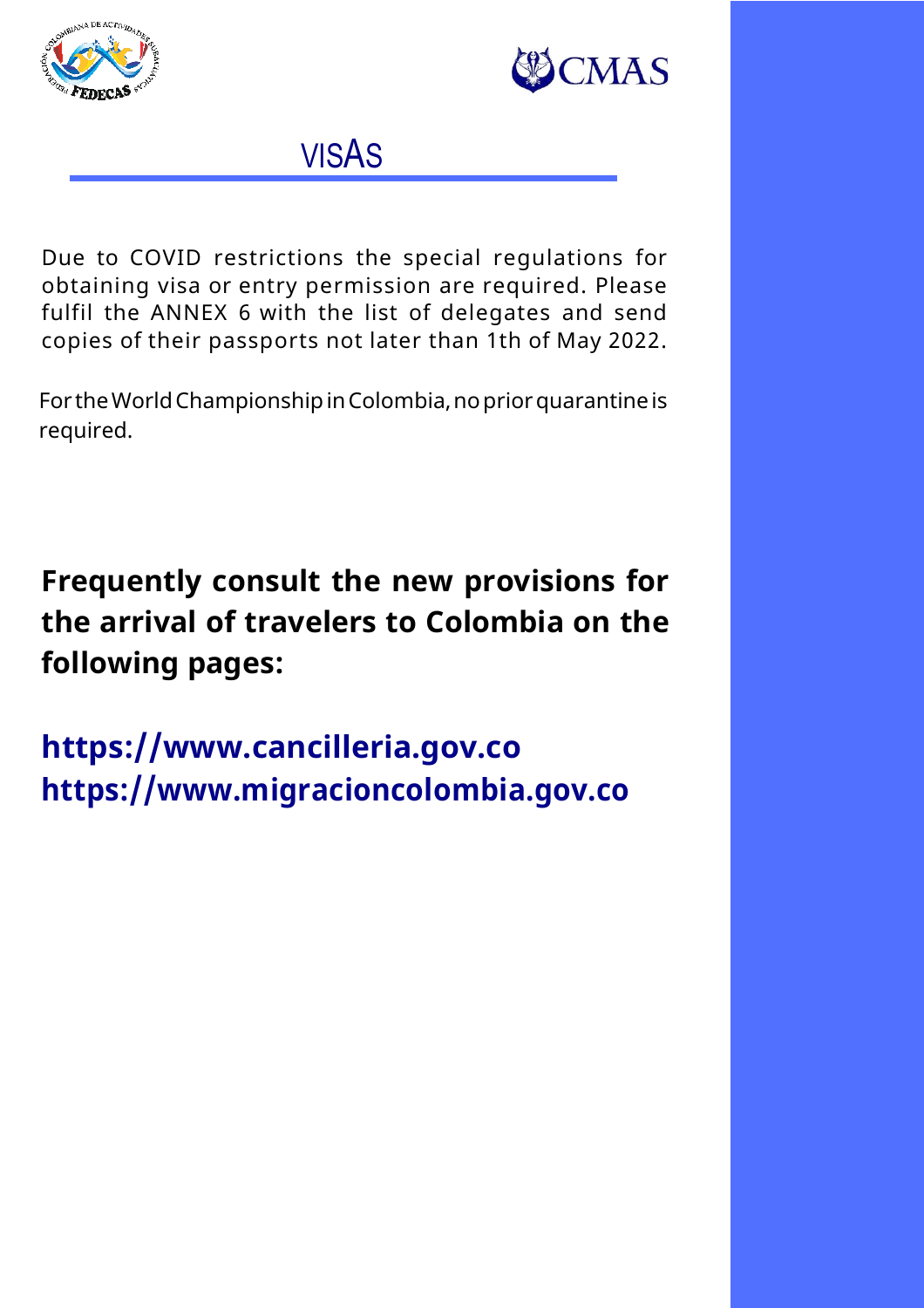



### **MISCELLANEOUS**

The electrical power in Colombia is 220V, 50 Hz

### **DEADLINE –ENTRY AND PARTICIPATION CONDITIONS As reception of this specific rules:**

• The Hotel booking forms, the payment and the bank transfer certificate must be sent to the Organizing Committee according to the following schedule:

- 18th APRIL 2022 (no later): ANNEX 1: Initial entry form
- 3rd MAY 2022 (no later): ANNEX 2: Hotel booking form
- 18th MAY 2022 (no later): ANNEX 3: Confirmation of payment

• 18th MAY 2022 (no later): ANNEX 4: Competitor's list form

• 3rd JUNE 2022 (no later) : ANNEX 5 : Final hotel booking form